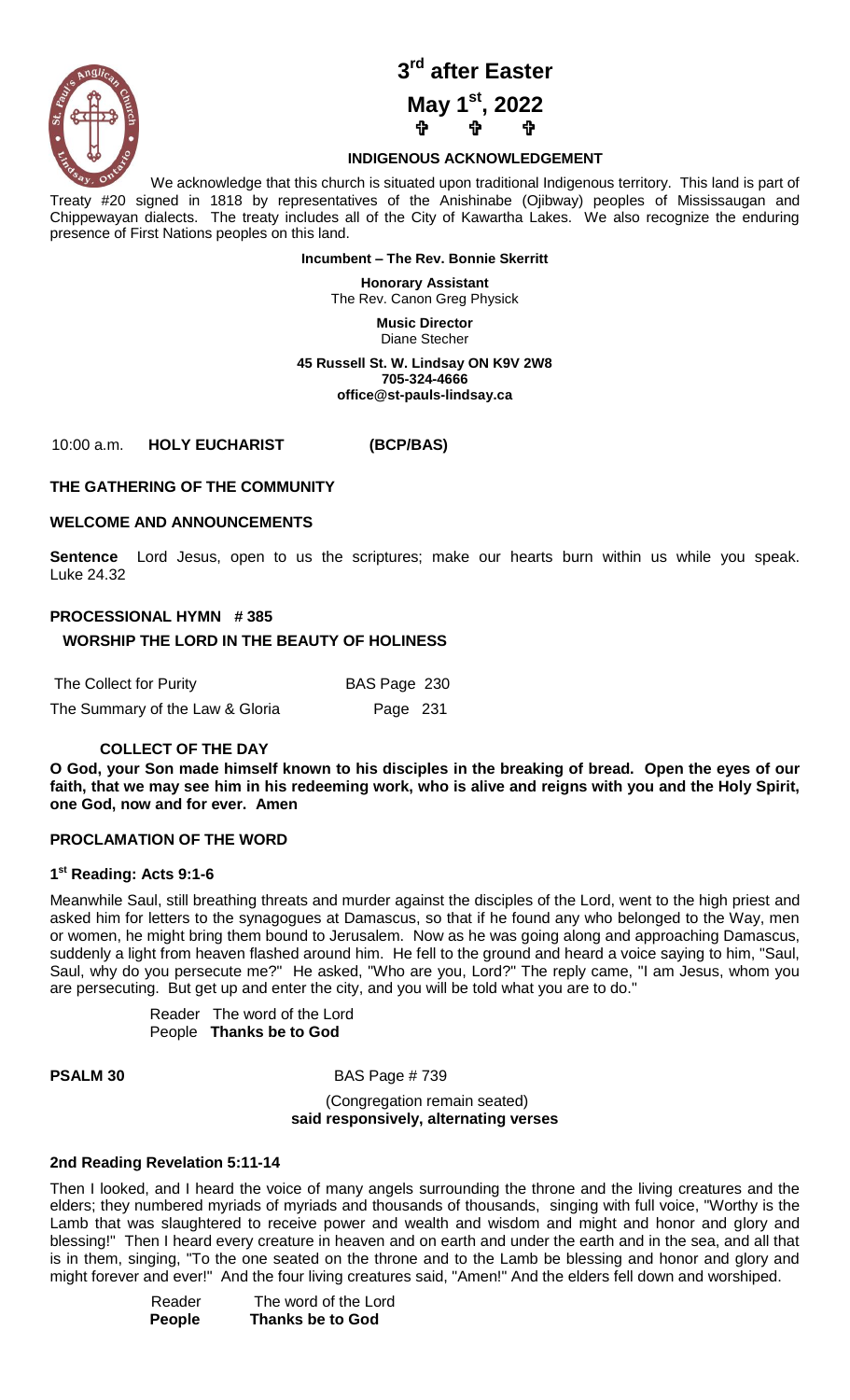## **JESUS CALLS US O'ER THE TUMULT**

## **A reading from the Gospel of John 21:1-19**

## **Glory to you, Lord Jesus Christ**

After these things Jesus showed himself again to the disciples by the Sea of Tiberias; and he showed himself in this way. Gathered there together were Simon Peter, Thomas called the Twin, Nathanael of Cana in Galilee, the sons of Zebedee, and two others of his disciples. Simon Peter said to them, "I am going fishing." They said to him, "We will go with you." They went out and got into the boat, but that night they caught nothing. Just after daybreak, Jesus stood on the beach; but the disciples did not know that it was Jesus. Jesus said to them, "Children, you have no fish, have you?" They answered him, "No." He said to them, "Cast the net to the right side of the boat, and you will find some." So they cast it, and now they were not able to haul it in because there were so many fish. That disciple whom Jesus loved said to Peter, "It is the Lord!" When Simon Peter heard that it was the Lord, he put on some clothes, for he was naked, and jumped into the sea. But the other disciples came in the boat, dragging the net full of fish, for they were not far from the land, only about a hundred yards off. When they had gone ashore, they saw a charcoal fire there, with fish on it, and bread. Jesus said to them, "Bring some of the fish that you have just caught." So Simon Peter went aboard and hauled the net ashore, full of large fish, a hundred fifty-three of them; and though there were so many, the net was not torn. Jesus said to them, "Come and have breakfast." Now none of the disciples dared to ask him, "Who are you?" because they knew it was the Lord. Jesus came and took the bread and gave it to them, and did the same with the fish. This was now the third time that Jesus appeared to the disciples after he was raised from the dead. When they had finished breakfast, Jesus said to Simon Peter, "Simon son of John, do you love me more than these?" He said to him, "Yes, Lord; you know that I love you." Jesus said to him, "Feed my lambs." A second time he said to him, "Simon son of John, do you love me?" He said to him, "Yes, Lord; you know that I love you." Jesus said to him, "Tend my sheep." He said to him the third time, "Simon son of John, do you love me?" Peter felt hurt because he said to him the third time, "Do you love me?" And he said to him, "Lord, you know everything; you know that I love you." Jesus said to him, "Feed my sheep. Very truly, I tell you, when you were younger, you used to fasten your own belt and to go wherever you wished. But when you grow old, you will stretch out your hands, and someone else will fasten a belt around you and take you where you do not wish to go." (He said this to indicate the kind of death by which he would glorify God.) After this he said to him, "Follow me."

## **Praise to you, Lord Jesus Christ.**

Gradual Hymn  $\#$  432 verses  $4-5$ 

#### **JESUS CALLS US O'ER THE TUMULT**

## **SERMON – The Rev. Bonnie Skerritt**

| The Creed                 | BAS Page 234 |
|---------------------------|--------------|
| Prayers of the People     | 236          |
| Confession and Absolution | 239          |
| The Peace                 | 240          |

## **OFFERTORY HYMN** # 430 **WILL YOU COME & FOLLOW ME**

## **THE CELEBRATION OF THE EUCHARIST**

 **BAS Pg. 240**

# **PRAYER OVER THE GIFTS**

**Celebrant** Creator of all, you wash away our sins in water, you give us new birth by the Spirit, and redeem us in the blood of Christ. As we celebrate the resurrection, renew your gift of life within us. We ask this in the name of Jesus Christ the risen Lord. **Amen**

## **THE GREAT THANKSGIVING**

## **Eucharistic Prayer A** BAS Page 241

(Preface) **Celebrant** Blessed are you, gracious God, creator of heaven and earth; we give you thanks and praise for the glorious resurrection of your Son Jesus Christ our Lord; for he is the true paschal lamb who has taken away the sin of the world. By his death he destroyed death, and by his rising to life again he has won for us eternal life. Therefore, joining our voices with the whole company of heaven, we sing our joyful hymn of praise to proclaim the glory of your name.

| All                   | Therefore, let us keep the feast. (Alleluia!)         |              |
|-----------------------|-------------------------------------------------------|--------------|
| Celebrant             | (Alleluia!) Christ our Passover is sacrificed for us; |              |
| The Breaking of Bread |                                                       | BAS Page 246 |
| The Lord's Prayer     |                                                       | BAS Page 245 |

**Lamb of God** (Agnus Dei) -

Celebrant Lamb of God, you take away the sins of the world, have mercy upon us.